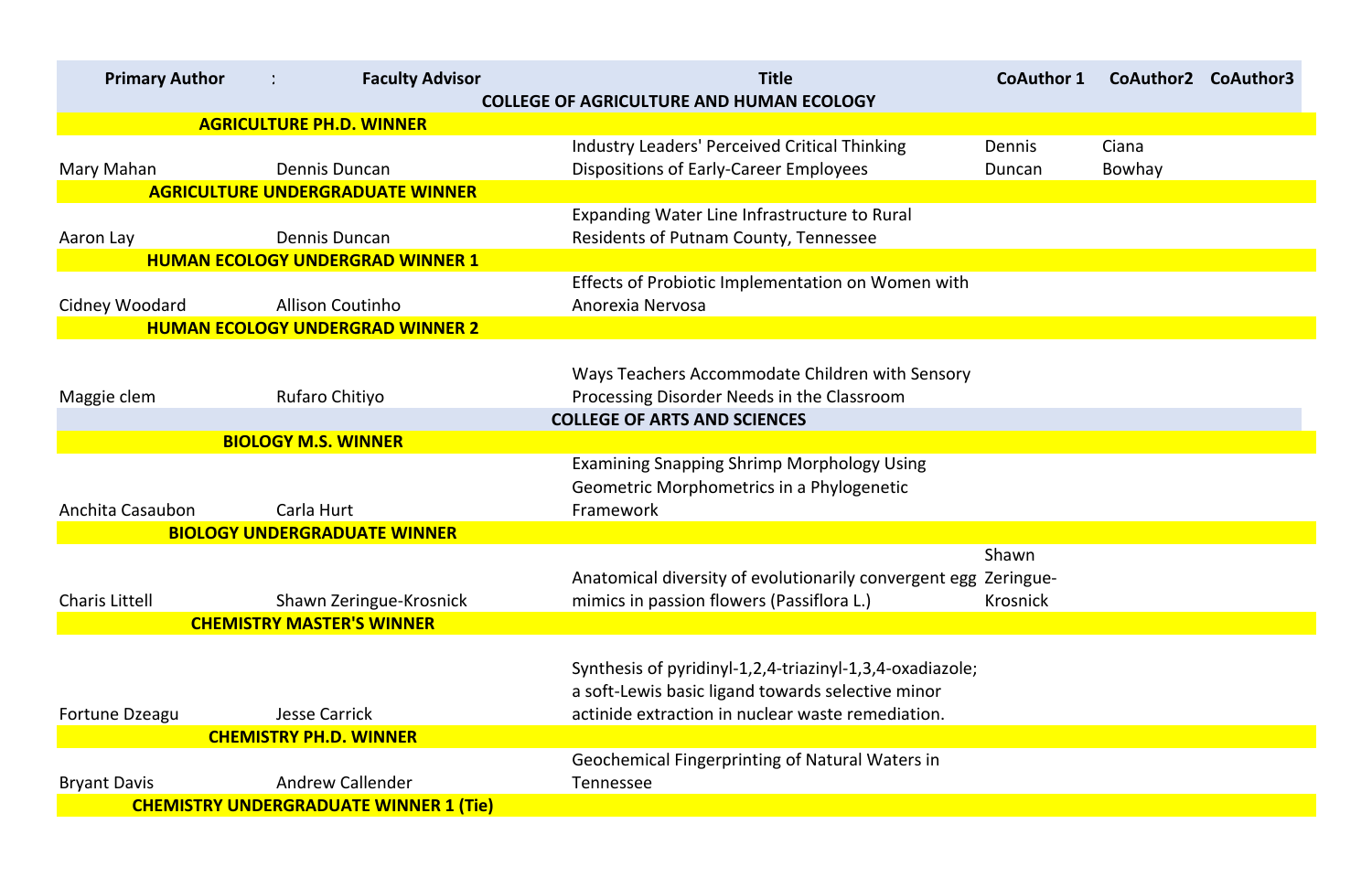| Alexander<br>Stovall | Zachary<br>Gulledge |           |
|----------------------|---------------------|-----------|
|                      |                     |           |
|                      |                     |           |
|                      |                     |           |
|                      |                     |           |
| Taylor               |                     |           |
| Fletcher             |                     |           |
|                      |                     |           |
|                      |                     |           |
|                      |                     |           |
|                      |                     |           |
| Alyssa               | Michael             | Holly     |
| Oldfather            | Harrison            | Stripling |
|                      |                     |           |
|                      |                     |           |
|                      |                     |           |
|                      |                     |           |
|                      |                     |           |
|                      |                     |           |
|                      |                     |           |
|                      |                     |           |
|                      |                     |           |
|                      |                     |           |
|                      |                     |           |
|                      |                     |           |
|                      |                     |           |

|                              |                                               | Metal Ion Removal from Aqueous Solutions using                                                                                                                                         |        |
|------------------------------|-----------------------------------------------|----------------------------------------------------------------------------------------------------------------------------------------------------------------------------------------|--------|
| Shawna Coulter               | Amanda Carroll                                | <b>NQSA SC and TSC Chelating Resins</b>                                                                                                                                                |        |
|                              |                                               |                                                                                                                                                                                        |        |
|                              |                                               | Chemoselective green oxidation of heteroaryl                                                                                                                                           | Alexar |
| <b>Connor Pinson</b>         | <b>Jesse Carrick</b>                          | isoprenes toward functionalized methyl ketones.                                                                                                                                        | Stoval |
|                              | <b>CHEMISTRY UNDERGRADUATE WINNER 2 (Tie)</b> |                                                                                                                                                                                        |        |
| <b>Chance Morris</b>         | Amanda Carroll                                | Water Remediation Utilizing ISA, TSC, and SC<br>Synthesis of a novel Terpenoid and optimization of its<br>preparation for yield and<br>environmental impact using Design of Experiment |        |
|                              |                                               | (DOE)                                                                                                                                                                                  | Taylor |
| <b>Sydney Asmus</b>          | <b>William Carroll</b>                        |                                                                                                                                                                                        | Fletch |
|                              | <b>EARTH SCIENCES MASTER'S WINNER</b>         |                                                                                                                                                                                        |        |
|                              |                                               | A Method for Mapping Environmental Justice Factors                                                                                                                                     |        |
| <b>Madison Moffitt</b>       | Peter Li                                      | by Watershed                                                                                                                                                                           |        |
|                              | <b>EARTH SCIENCES UNDERGRADUATE WINNER</b>    |                                                                                                                                                                                        |        |
|                              |                                               | Microstructures in faulted sandstone near Spencer,                                                                                                                                     | Alyssa |
| <b>Joel Baker</b>            | <b>Michael Harrison</b>                       | <b>Tennessee</b>                                                                                                                                                                       | Oldfat |
|                              | <b>ENGLISH MASTER'S WINNER</b>                |                                                                                                                                                                                        |        |
|                              |                                               |                                                                                                                                                                                        |        |
| Hayle Moore                  | Helen Hunt                                    | Fanny Hill: An Eighteenth Century Bisexual Woman                                                                                                                                       |        |
|                              | <b>ENGLISH UNDERGRADUATE WINNER</b>           |                                                                                                                                                                                        |        |
|                              |                                               |                                                                                                                                                                                        |        |
|                              |                                               | Is King Richard a True Machiavellian? Comparing The                                                                                                                                    |        |
| <b>Christopher Fairchild</b> | Kristen Deiter                                | Prince to The True Tragedy of Richard The Third                                                                                                                                        |        |
|                              | <b>FOREIGN LANGUAGES UNDERGRADUATE WINNER</b> |                                                                                                                                                                                        |        |
|                              |                                               | Industries of Vice: Alcohol, Tobacco, and COVID in<br>Germany                                                                                                                          |        |
| Daniel Frost                 | <b>Martin Sheehan</b>                         |                                                                                                                                                                                        |        |
|                              | <b>HISTORY UNDERGRADUATE WINNER</b>           |                                                                                                                                                                                        |        |
| <b>Summer King</b>           | <b>Allen Driggers</b>                         | The European Question in America, 1861-1865                                                                                                                                            |        |
|                              | <b>MATHEMATICS MASTER'S WINNER</b>            |                                                                                                                                                                                        |        |
|                              |                                               |                                                                                                                                                                                        |        |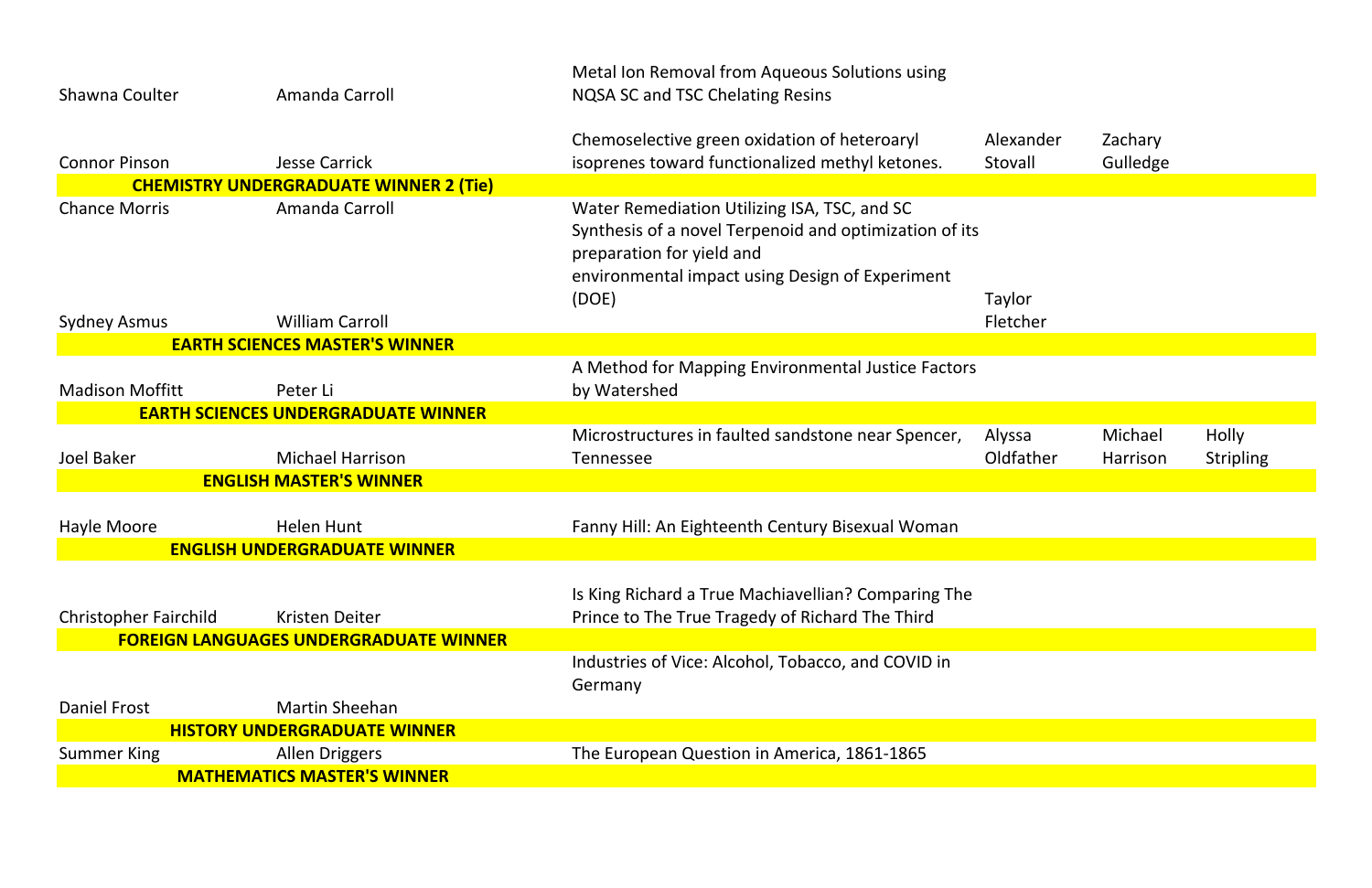|                          |                                                       | An Introduction to Wavelets and Multiresolution      |                 |
|--------------------------|-------------------------------------------------------|------------------------------------------------------|-----------------|
|                          |                                                       | Analyses with an Application to Digital Signal       |                 |
| <b>Sydney Clere</b>      | Amy Chambers                                          | Processing                                           |                 |
|                          | <b>PHYSICS UNDERGRADUATE WINNER</b>                   |                                                      |                 |
|                          |                                                       |                                                      | Jackson         |
| Zachary Hinchman         | Mustafa Rajabali                                      | Designing a Laser Ablation Ion Source                | <b>Dittert</b>  |
|                          |                                                       | <b>COLLEGE OF EDUCATION</b>                          |                 |
|                          | <b>COUNSELING AND PSYCHOLOGY MASTER'S WINNER</b>      |                                                      |                 |
|                          |                                                       | Career decision-making in college students: A path   |                 |
|                          |                                                       | analysis of early childhood attachment, gender, age, |                 |
| Lara Strate              | <b>Tony Michael</b>                                   | and socioeconomic status                             |                 |
|                          | <b>COUNSELING AND PSYCHOLOGY PH.D. WINNER</b>         |                                                      |                 |
|                          |                                                       |                                                      |                 |
|                          |                                                       | An investigation of the factor structure and         |                 |
|                          |                                                       | psychometric properties of the Adverse Childhood     |                 |
| <b>Brittney Phillips</b> | <b>Tony Michael</b>                                   | Experiences scale in college students.               |                 |
|                          | <b>COUNSELING AND PSYCHOLOGY UNDERGRADUATE WINNER</b> |                                                      |                 |
|                          |                                                       | Examining the Relationship Between Identity and      |                 |
| Livia James              | Nicole Henniger                                       | <b>Shame Resilience</b>                              |                 |
|                          | <b>CURRICULUM AND INSTRUCTION PH.D. WINNER</b>        |                                                      |                 |
|                          |                                                       | The Relationship of Adverse Childhood Experiences,   |                 |
|                          |                                                       | Protective and Compensatory Experiences and          |                 |
| <b>Adrianne Colquitt</b> | George Chitiyo                                        | <b>Children's Flourishing</b>                        |                 |
|                          | <b>EXERCISE SCIENCE UNDERGRADUATE WINNER</b>          |                                                      |                 |
|                          |                                                       | Is there a relationship between lower body power     | <b>Nicholas</b> |
| Noah Schwartz            | <b>Michael Phillips</b>                               | and speed?                                           | Haynes          |
|                          |                                                       | <b>COLLEGE OF ENGINEERING</b>                        |                 |
|                          | <b>CHEMICAL ENGINEERING MASTER'S WINNER</b>           |                                                      |                 |
|                          |                                                       | Direct Formic Acid Fuel Cells: Mass Transport        |                 |
| Steven Lam               | Joe Biernacki                                         | Optimization of the Anode Catalyst Layer             |                 |
|                          | <b>CHEMICAL ENGINEERING PH.D. WINNER</b>              |                                                      |                 |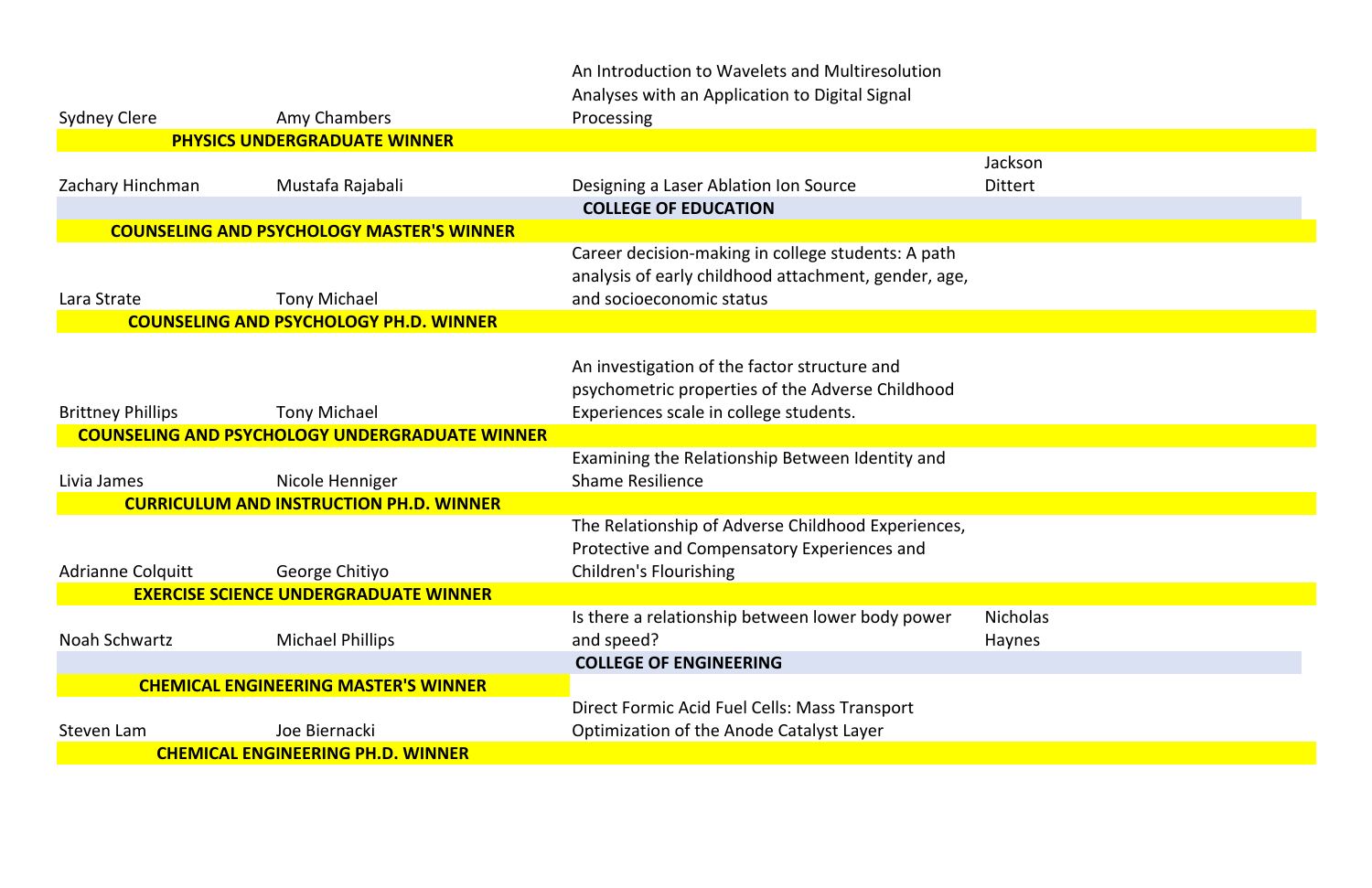| Sabrina<br>Hurlock Buer | Dipendra<br>Wagle       | Robby<br><b>Sanders</b> |
|-------------------------|-------------------------|-------------------------|
|                         |                         |                         |
| Maci Arms               | John<br><b>Brackins</b> |                         |
| Justin<br>Murdock       | <b>Tania Datta</b>      |                         |
|                         |                         |                         |

|                           |                                                          | Role of Nanocellulose Hydrogels in Regenerative      |                     |
|---------------------------|----------------------------------------------------------|------------------------------------------------------|---------------------|
| <b>Anfal Haris</b>        | <b>Robby Sanders</b>                                     | <b>Medicine: Preliminary Observations</b>            | Pedro Arce          |
|                           | <b>CHEMICAL ENGINEERING UNDERGRADUATE WINNER 1</b>       |                                                      |                     |
|                           |                                                          | The Syllabus as an Agreement of Cooperation for      |                     |
| Isabella Southerland      | Pedro Arce                                               | Course Learning: A Student Perspective               |                     |
|                           | <b>CHEMICAL ENGINEERING UNDERGRADUATE WINNER 2 (Tie)</b> |                                                      |                     |
|                           |                                                          | Synthesis of near-infrared pigments for novel sensor |                     |
| John Clark                | <b>Holly Stretz</b>                                      | applications                                         | <b>Holly Stretz</b> |
|                           |                                                          | Role of Intermediaries in the Degradation of         |                     |
|                           |                                                          | Acetaminophen by Photocatalytic Methods:             | Sabrina             |
| Luke Horne                | Pedro Arce                                               | <b>Preliminary Observations</b>                      | Hurlock Bu          |
|                           | <b>CIVIL AND ENVIRONMENTAL ENGINEERING M.S. WINNER</b>   |                                                      |                     |
|                           |                                                          |                                                      |                     |
|                           |                                                          | Flood Risk Education in the Trace Creek Watershed    |                     |
| <b>Brady England</b>      | Alfred Kalyanapu                                         | Using HEC-RAS and ARCGIS Story Maps                  | Maci Arms           |
|                           | <b>CIVIL AND ENVIRONMENTAL ENGINEERING UNDERGRADUATE</b> |                                                      |                     |
|                           |                                                          | Microplastics Sampling and Identification in         |                     |
|                           |                                                          | Wastewater Treatment Plants around Middle            | Justin              |
| <b>Caroline Hitchcock</b> | Tania Datta                                              | <b>Tennessee</b>                                     | <b>Murdock</b>      |
|                           | <b>COMPUTER SCIENCE MASTER'S WINNER 1</b>                |                                                      |                     |
|                           |                                                          | Using Graph-based Knowledge Discovery to Detect      |                     |
|                           |                                                          | <b>Anomalous Patterns in Crime Data</b>              |                     |
| <b>Matthew Brotherton</b> | <b>William Eberle</b>                                    |                                                      |                     |
|                           | <b>COMPUTER SCIENCE MASTER'S WINNER 2</b>                |                                                      |                     |
|                           |                                                          |                                                      |                     |
| Sharanya Aavunoori        | <b>William Eberle</b>                                    | Diagnostic Prediction using Clinical text analysis   |                     |
|                           | <b>COMPUTER SCIENCE PH.D. WINNER (Tie)</b>               |                                                      |                     |
|                           |                                                          |                                                      |                     |
|                           |                                                          |                                                      |                     |
|                           |                                                          | Estimating the Condition of Streams & Rivers: An     |                     |
|                           |                                                          | approach using supervised learning methodologies     |                     |
| Daniel Adams              | <b>William Eberle</b>                                    |                                                      | Peter Li            |

## dro Arce<sup>.</sup>

|  | ly Stretz |
|--|-----------|
|--|-----------|

Peter Li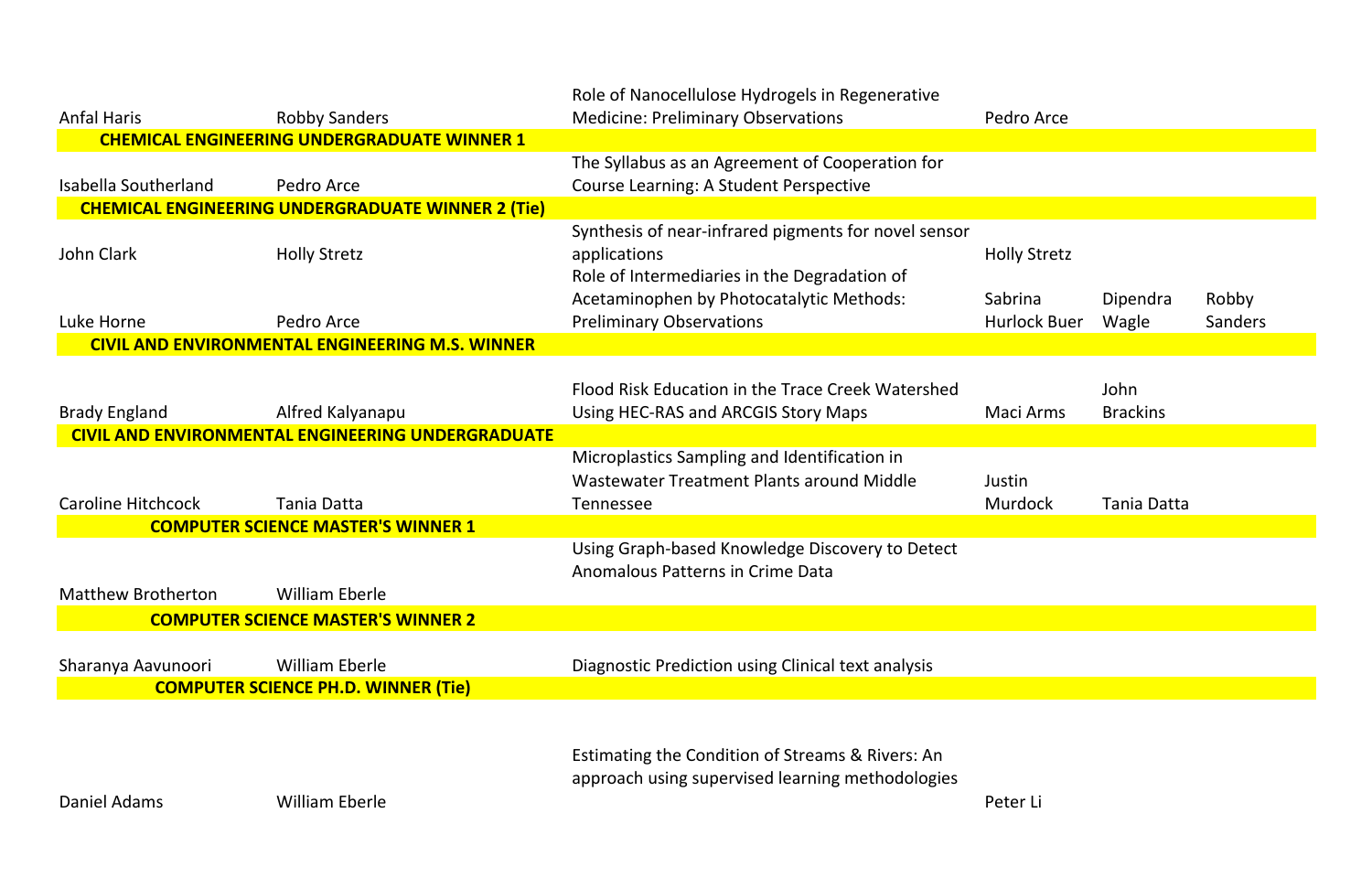| Islam Elgarhy       | <b>William Eberle</b>                                    | Data Mining for Cardiovascular Disease Prediction    |                       |                     |          |
|---------------------|----------------------------------------------------------|------------------------------------------------------|-----------------------|---------------------|----------|
|                     | <b>COMPUTER SCIENCE UNDERGRADUATE WINNER 1</b>           |                                                      |                       |                     |          |
|                     |                                                          | Anomaly Detection using Convolutional Neural         |                       |                     |          |
| Lukas Motykowski    | Doug Talbert                                             | Networks in Wire Arc Manufacturing                   |                       |                     |          |
|                     | <b>COMPUTER SCIENCE UNDERGRADUATE WINNER 2 (Tie)</b>     |                                                      |                       |                     |          |
|                     |                                                          |                                                      |                       |                     |          |
|                     |                                                          | The Cybersecurity Concerns of Smart Agricultural     |                       | Johnathan           | Jalen    |
| Brendan Jackson     | <b>Maanak Gupta</b>                                      | <b>Vehicles</b>                                      | <b>Conall Fisher</b>  | Rich                | Stayton  |
|                     |                                                          |                                                      |                       |                     |          |
|                     |                                                          | Vulnerabilities of Autonomous Vehicles: The Impact   |                       | Jayden              | Jonathan |
| Sierra Osborne      | <b>Maanak Gupta</b>                                      | Self-driving Technology Has On Our Data and Safety   | Sierra Stewart Wright |                     | Rogers   |
|                     | <b>ELECTRICAL AND COMPUTER ENGINEERING M.S. WINNER</b>   |                                                      |                       |                     |          |
|                     |                                                          | Al Based Optimization of Solid State Transformer     |                       |                     |          |
|                     |                                                          | Core for Modern Electric Vehicles Using Multi-       | Indranil              | Webster             |          |
| Abiodun Olatunji    | Indranil Bhattacharya                                    | <b>Objective Genetic Algorithm</b>                   | Bhattacharya          | Adepoju             |          |
|                     | <b>ELECTRICAL AND COMPUTER ENGINEERING PH.D. WINNER</b>  |                                                      |                       |                     |          |
|                     |                                                          |                                                      |                       |                     |          |
|                     |                                                          | Mitigation of Jahn-Teller Effect in P2 type Sodium   | Indranil              |                     |          |
| Trapa Banik         | Indranil Bhattacharya                                    | Iron Manganese Oxide Cathode via Ti and V Doping     | Bhattacharya          |                     |          |
|                     |                                                          |                                                      |                       |                     |          |
|                     | <b>ELECTRICAL AND COMPUTER ENGINEERING UNDERGRADUATE</b> |                                                      |                       |                     |          |
|                     | <b>WINNER (Tie)</b>                                      |                                                      |                       |                     |          |
|                     |                                                          |                                                      |                       |                     |          |
| <b>Weston Beebe</b> | J.W. Bruce                                               | Novel Conservative Reversible Logic Gate Logic       | J.W. Bruce            | David<br>Goldhirsch |          |
|                     |                                                          | <b>Function Implementations with Minimal Garbage</b> |                       |                     |          |
|                     |                                                          | Towards Automated Machine Learning Detection of      |                       |                     |          |
| Parth Patel         | J.W. Bruce                                               | <b>Academic Dishonesty in Computer-Based Testing</b> | J.W. Bruce            |                     |          |
|                     |                                                          |                                                      |                       |                     |          |
|                     | <b>MANUFACTURING AND ENGINEERING TECHNOLOGY M.S.</b>     |                                                      |                       |                     |          |
|                     | <b>WINNER</b>                                            |                                                      |                       |                     |          |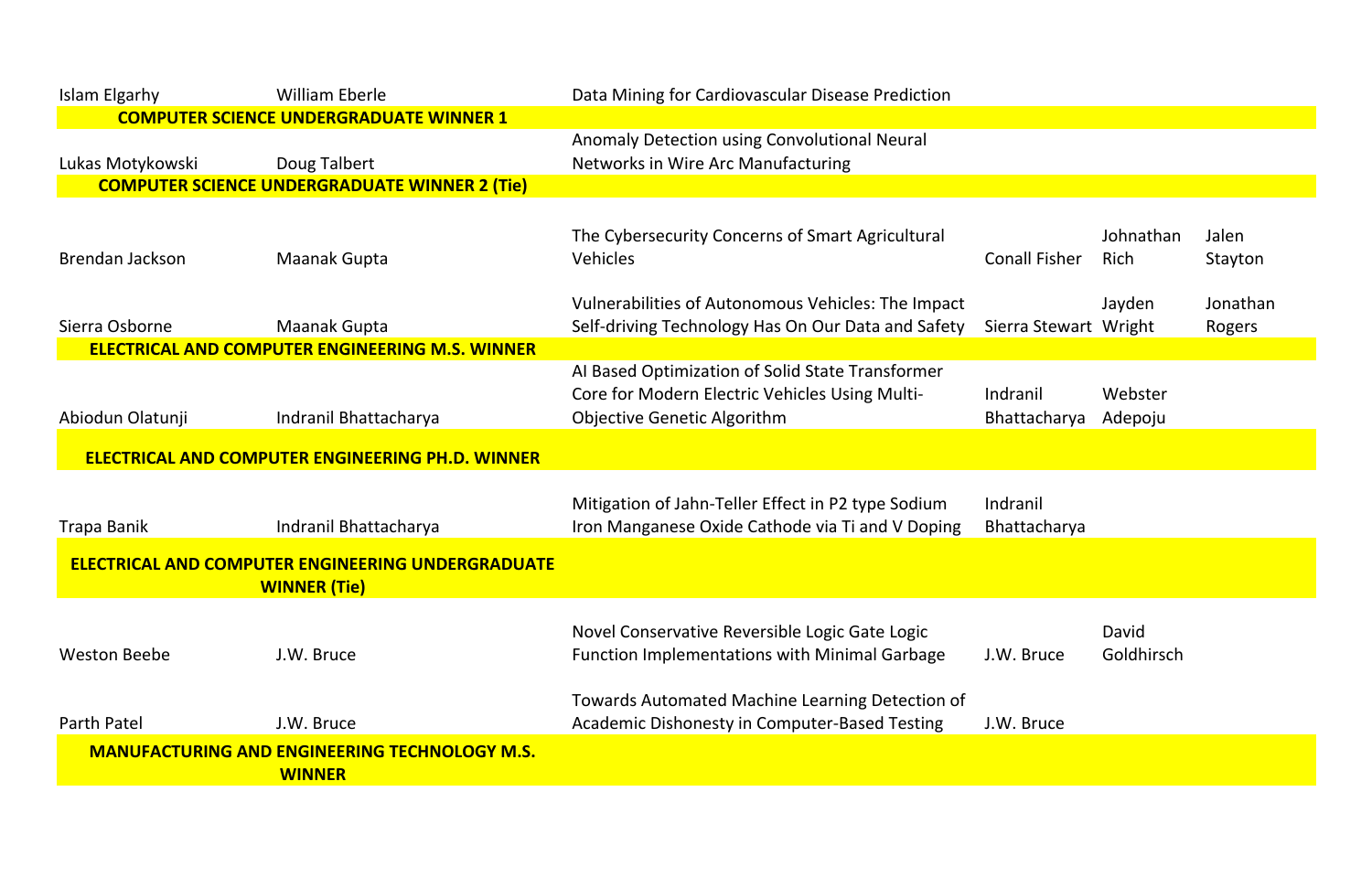|                       |                                                                              | Optimizing Lattice Infill Structures to Reduce Mass &<br>Power Consumption for Popular 3D Printing                                                                                                                                                      |                     |
|-----------------------|------------------------------------------------------------------------------|---------------------------------------------------------------------------------------------------------------------------------------------------------------------------------------------------------------------------------------------------------|---------------------|
| Mohammad Alshaikh Ali | Ismail Fidan                                                                 | <b>Technologies</b>                                                                                                                                                                                                                                     |                     |
|                       | <b>MANUFACTURING AND ENGINEERING TECHNOLOGY PH.D.</b><br><b>WINNER (Tie)</b> |                                                                                                                                                                                                                                                         |                     |
| Orkhan Huseynov       | Ismail Fidan                                                                 | Investigation of the thermal properties of various<br>short carbon fiber reinforced polymers in Fused<br><b>Filament Fabrication process</b><br><b>Fatigue Analysis of Carbon Fibre Reinforced</b><br><b>Composite Components Manufactured by Fused</b> | <b>Ismail Fidan</b> |
| Mithila Rajeshirke    | Ismail Fidan                                                                 | <b>Filament Fabrication</b>                                                                                                                                                                                                                             | <b>Ismail Fidan</b> |
|                       | <b>MECHANICAL ENGINEERING M.S. WINNER</b>                                    |                                                                                                                                                                                                                                                         |                     |
| <b>Andrew Gothard</b> | <b>Steven Anton</b>                                                          | A Method to Generate 3D Patient-Specific Total Knee<br><b>Arthroplasty Tibia Models</b>                                                                                                                                                                 |                     |
|                       | <b>MECHANICAL ENGINEERING PH.D. WINNER</b>                                   |                                                                                                                                                                                                                                                         |                     |
| Reza Nouri            | Ahmad Vaselbehagh                                                            | Predicting unknown upstream events using<br><b>Convolutional Neural Network</b>                                                                                                                                                                         |                     |
|                       | <b>MECHANICAL ENGINEERING UNDERGRADUATE WINNER</b>                           |                                                                                                                                                                                                                                                         |                     |
| <b>Warren Sims</b>    | <b>Sally Pardue</b>                                                          | Vibration Analysis of a Concrete Slab Floor Using<br><b>Piezoelectric Accelerometers</b>                                                                                                                                                                |                     |
|                       |                                                                              | <b>COLLEGE OF INTERDISCIPLINARY STUDIES</b>                                                                                                                                                                                                             |                     |
|                       | <b>ENVIRONMENTAL STUDIES UNDERGRADUATE WINNER</b>                            |                                                                                                                                                                                                                                                         |                     |
| <b>Rachel Reed</b>    | <b>Steven Sharp</b>                                                          | Solar Energy for Bridgestone Nature Reserve at<br><b>Chestnut Mountain</b>                                                                                                                                                                              | Samantha<br>Snyder  |
|                       | <b>INTERDISCIPLINARY STUDIES UNDERGRADUATE WINNER</b>                        |                                                                                                                                                                                                                                                         |                     |
| <b>Brandon Pierce</b> | Ann Manginelli                                                               | The Need for STEM workshops and clubs in Carter<br><b>County Tennessee</b>                                                                                                                                                                              |                     |
|                       |                                                                              | <b>COLLEGE OF NURSING</b>                                                                                                                                                                                                                               |                     |
|                       | <b>NURSING DNP WINNER</b>                                                    |                                                                                                                                                                                                                                                         |                     |
|                       |                                                                              | Implementation of an ADHD Electronic Portal in<br><b>Pediatric Primary Care</b>                                                                                                                                                                         |                     |
| <b>Heather Cathey</b> | <b>Bedelia Russell</b>                                                       |                                                                                                                                                                                                                                                         |                     |
|                       | <b>NURSING UNDERGRADUATE WINNER</b>                                          |                                                                                                                                                                                                                                                         |                     |

| Ashley<br>Daniel<br>Luke Fraley |                     |  |
|---------------------------------|---------------------|--|
|                                 | <b>Ismail Fidan</b> |  |
|                                 | Ismail Fidan        |  |
|                                 |                     |  |
|                                 |                     |  |
|                                 |                     |  |
|                                 |                     |  |
|                                 |                     |  |
|                                 |                     |  |
|                                 | Samantha<br>Snyder  |  |
|                                 |                     |  |
|                                 |                     |  |
|                                 |                     |  |
|                                 |                     |  |
|                                 |                     |  |